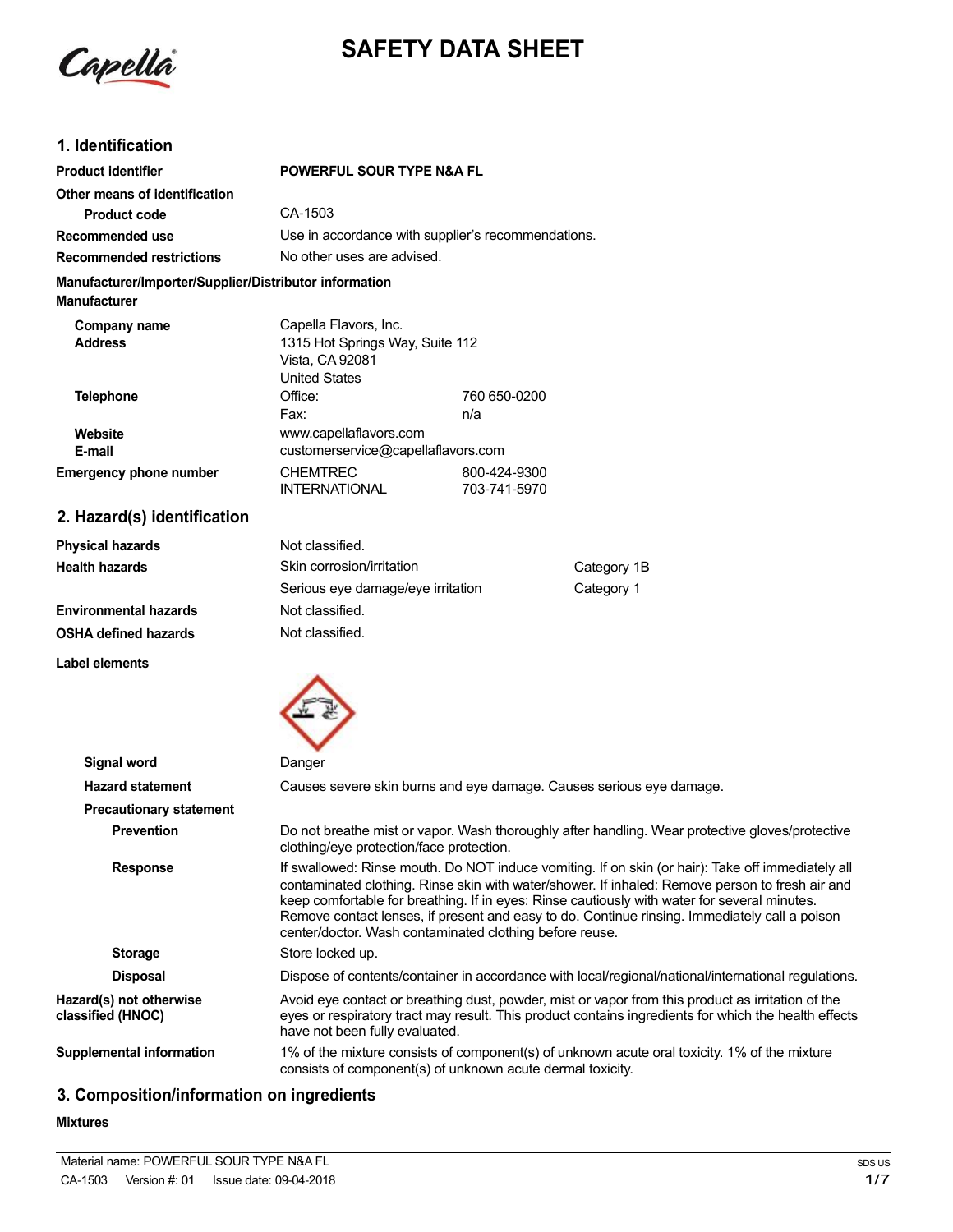| <b>Chemical name</b>                            | Common name and synonyms | <b>CAS number</b> | %         |
|-------------------------------------------------|--------------------------|-------------------|-----------|
| PROPYLENE GLYCOL<br><b>NOM</b><br>NFI           |                          | $57 - 55 - 6$     | $50 - 60$ |
| LACTIC ACID LIQUID 88% NOP<br>#101              |                          | 79-33-4           | $30 - 40$ |
| CITRIC ACID ANHYDROUS<br><b>NFI</b>             |                          | 77-92-9           | $5 - 10$  |
| <b>MALIC ACID FINE GRANULAR</b><br><b>NFI</b>   |                          | 6915-15-7         | $3 - 5$   |
| <b>NOM</b><br><b>ACETIC, GLACIAL</b><br>#6      |                          | 64-19-7           | $1 - 3$   |
| <b>PROPIONIC ACID</b><br>#87                    |                          | 79-09-4           | $1 - 3$   |
| <b>PYRUVIC ACID</b><br>#179                     |                          | 127-17-3          | $1 - 3$   |
| <b>TARTARIC ACID NAT</b><br>#1054<br><b>NOP</b> |                          | 1401-55-4         | $1 - 3$   |
| Other components below reportable levels        |                          |                   | $1 - 3$   |

\*Designates that a specific chemical identity and/or percentage of composition has been withheld as a trade secret.

#### **4. First-aid measures**

| <b>Inhalation</b>                                                            | Remove victim to fresh air and keep at rest in a position comfortable for breathing. If experiencing<br>respiratory symptoms: Call a POISON CENTER or doctor/physician.                                                                                                                                                                                                              |  |
|------------------------------------------------------------------------------|--------------------------------------------------------------------------------------------------------------------------------------------------------------------------------------------------------------------------------------------------------------------------------------------------------------------------------------------------------------------------------------|--|
| <b>Skin contact</b>                                                          | Take off immediately all contaminated clothing. Rinse skin with water/shower. Call a physician or<br>poison control center immediately. Chemical burns must be treated by a physician. Wash<br>contaminated clothing before reuse.                                                                                                                                                   |  |
| Eye contact                                                                  | Immediately flush eyes with plenty of water for at least 15 minutes. Remove contact lenses, if<br>present and easy to do. Continue rinsing. Call a physician or poison control center immediately.                                                                                                                                                                                   |  |
| Ingestion                                                                    | Call a physician or poison control center immediately. Rinse mouth. Do not induce vomiting. If<br>vomiting occurs, keep head low so that stomach content doesn't get into the lungs.                                                                                                                                                                                                 |  |
| <b>Most important</b><br>symptoms/effects, acute and<br>delayed              | Burning pain and severe corrosive skin damage. Causes serious eye damage. Symptoms may<br>include stinging, tearing, redness, swelling, and blurred vision. Permanent eye damage including<br>blindness could result.                                                                                                                                                                |  |
| Indication of immediate<br>medical attention and special<br>treatment needed | Provide general supportive measures and treat symptomatically. Chemical burns: Flush with water<br>immediately. While flushing, remove clothes which do not adhere to affected area. Call an<br>ambulance. Continue flushing during transport to hospital. In case of shortness of breath, give<br>oxygen. Keep victim warm. Keep victim under observation. Symptoms may be delayed. |  |
| <b>General information</b>                                                   | Ensure that medical personnel are aware of the material(s) involved, and take precautions to<br>protect themselves.                                                                                                                                                                                                                                                                  |  |
| 5. Fire-fighting measures                                                    |                                                                                                                                                                                                                                                                                                                                                                                      |  |
| Suitable extinguishing media                                                 | Alcohol resistant foam. Powder. Carbon dioxide (CO2).                                                                                                                                                                                                                                                                                                                                |  |
| Unsuitable extinguishing<br>media                                            | Do not use water jet as an extinguisher, as this will spread the fire.                                                                                                                                                                                                                                                                                                               |  |
| Specific hazards arising from<br>the chemical                                | During fire, gases hazardous to health may be formed.                                                                                                                                                                                                                                                                                                                                |  |
| Special protective equipment<br>and precautions for firefighters             | Self-contained breathing apparatus and full protective clothing must be worn in case of fire.                                                                                                                                                                                                                                                                                        |  |
| <b>Fire fighting</b><br>equipment/instructions                               | Move containers from fire area if you can do so without risk.                                                                                                                                                                                                                                                                                                                        |  |
| <b>Specific methods</b>                                                      | Use standard firefighting procedures and consider the hazards of other involved materials.                                                                                                                                                                                                                                                                                           |  |
| <b>General fire hazards</b>                                                  | No unusual fire or explosion hazards noted.                                                                                                                                                                                                                                                                                                                                          |  |

## **6. Accidental release measures**

**Personal precautions, protective equipment and emergency procedures** Keep unnecessary personnel away. Keep people away from and upwind of spill/leak. Wear appropriate protective equipment and clothing during clean-up. Do not breathe mist or vapor. Avoid inhalation of vapor, fumes, dust and/or mist from the spilled material. Do not touch damaged containers or spilled material unless wearing appropriate protective clothing. Ensure adequate ventilation. Local authorities should be advised if significant spillages cannot be contained. For personal protection, see section 8 of the SDS.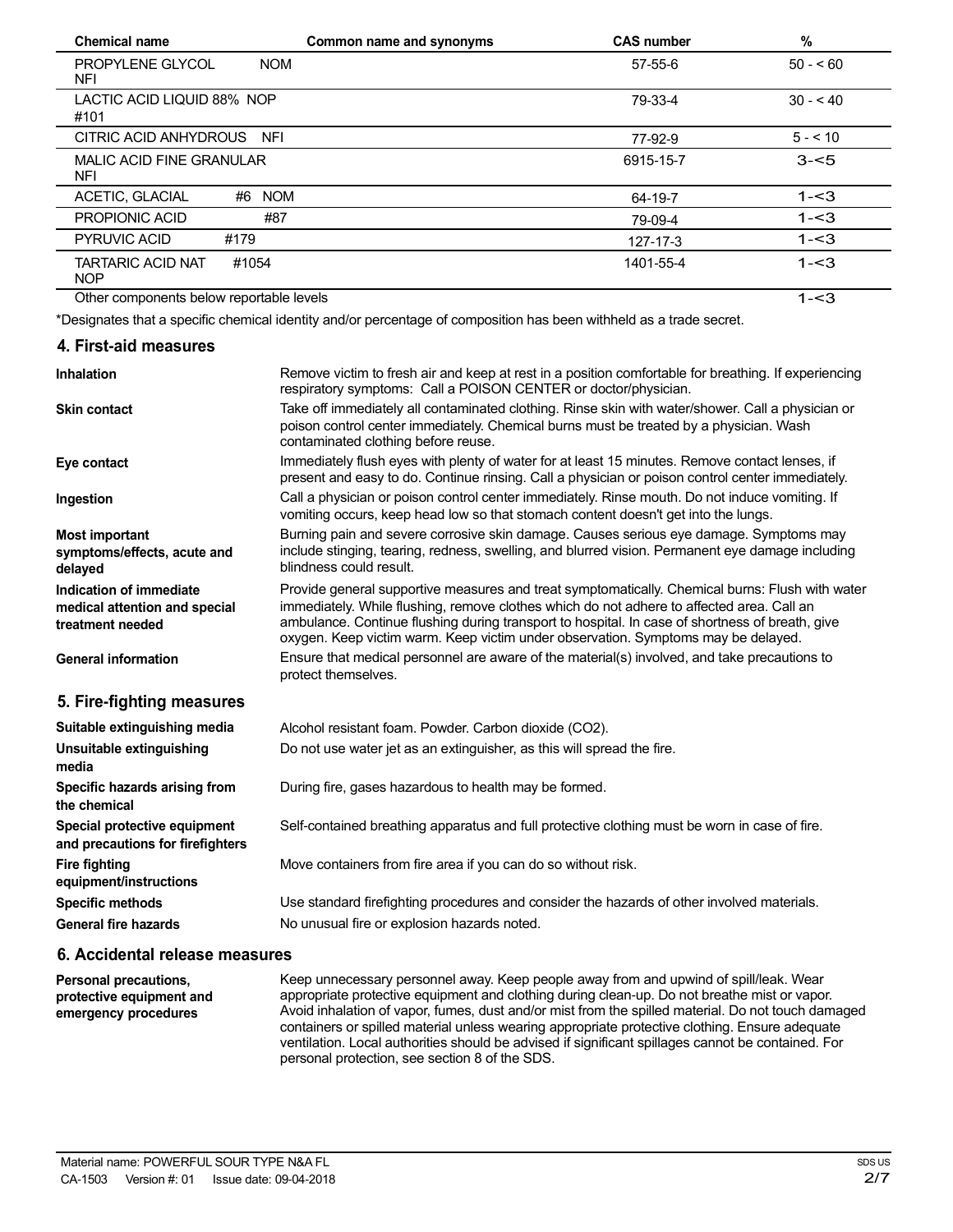| Methods and materials for                                       | Use water spray to reduce vapors or divert vapor cloud drift.                                                                                                                                                                                         |  |
|-----------------------------------------------------------------|-------------------------------------------------------------------------------------------------------------------------------------------------------------------------------------------------------------------------------------------------------|--|
| containment and cleaning up                                     | Large Spills: Stop the flow of material, if this is without risk. Dike the spilled material, where this is<br>possible. Absorb in vermiculite, dry sand or earth and place into containers. Following product<br>recovery, flush area with water.     |  |
|                                                                 | Small Spills: Wipe up with absorbent material (e.g. cloth, fleece). Clean surface thoroughly to<br>remove residual contamination.                                                                                                                     |  |
|                                                                 | Never return spills to original containers for re-use. For waste disposal, see section 13 of the SDS.                                                                                                                                                 |  |
| <b>Environmental precautions</b>                                | Avoid discharge into drains, water courses or onto the ground.                                                                                                                                                                                        |  |
| 7. Handling and storage                                         |                                                                                                                                                                                                                                                       |  |
| Precautions for safe handling                                   | Do not breathe mist or vapor. Do not get in eyes, on skin, or on clothing. Avoid prolonged<br>exposure. Use only outdoors or in a well-ventilated area. Wear appropriate personal protective<br>equipment. Observe good industrial hygiene practices. |  |
| Conditions for safe storage,<br>including any incompatibilities | Store locked up. Store in original tightly closed container. Store in a well-ventilated place. Store<br>away from incompatible materials (see Section 10 of the SDS).                                                                                 |  |

# **8. Exposure controls/personal protection**

## **Occupational exposure limits**

The following constituents are the only constituents of the product which have a PEL, TLV or other recommended exposure limit. At this time, the other constituents have no known exposure limits.

#### **US. OSHA Table Z-1 Limits for Air Contaminants (29 CFR 1910.1000)**

| <b>Components</b>                           | <b>Type</b>                                                                                                                                                                                                                                                                                                                                                                                                                                                                                      | Value        |          |  |
|---------------------------------------------|--------------------------------------------------------------------------------------------------------------------------------------------------------------------------------------------------------------------------------------------------------------------------------------------------------------------------------------------------------------------------------------------------------------------------------------------------------------------------------------------------|--------------|----------|--|
| ACETIC, GLACIAL<br>#6 NOM (CAS 64-19-7)     | <b>PEL</b>                                                                                                                                                                                                                                                                                                                                                                                                                                                                                       | 25 mg/m3     |          |  |
|                                             |                                                                                                                                                                                                                                                                                                                                                                                                                                                                                                  | 10 ppm       |          |  |
| <b>US. ACGIH Threshold Limit Values</b>     |                                                                                                                                                                                                                                                                                                                                                                                                                                                                                                  |              |          |  |
| <b>Components</b>                           | Type                                                                                                                                                                                                                                                                                                                                                                                                                                                                                             | Value        |          |  |
| ACETIC, GLACIAL<br>#6 NOM (CAS 64-19-7)     | <b>STEL</b>                                                                                                                                                                                                                                                                                                                                                                                                                                                                                      | 15 ppm       |          |  |
|                                             | <b>TWA</b>                                                                                                                                                                                                                                                                                                                                                                                                                                                                                       | 10 ppm       |          |  |
| PROPIONIC ACID<br>#87 (CAS 79-09-4)         | <b>TWA</b>                                                                                                                                                                                                                                                                                                                                                                                                                                                                                       | 10 ppm       |          |  |
| US. NIOSH: Pocket Guide to Chemical Hazards |                                                                                                                                                                                                                                                                                                                                                                                                                                                                                                  |              |          |  |
| <b>Components</b>                           | Type                                                                                                                                                                                                                                                                                                                                                                                                                                                                                             | Value        |          |  |
| ACETIC, GLACIAL<br>#6 NOM (CAS 64-19-7)     | <b>STEL</b>                                                                                                                                                                                                                                                                                                                                                                                                                                                                                      | 37 mg/m3     |          |  |
|                                             |                                                                                                                                                                                                                                                                                                                                                                                                                                                                                                  | 15 ppm       |          |  |
|                                             | <b>TWA</b>                                                                                                                                                                                                                                                                                                                                                                                                                                                                                       | 25 mg/m3     |          |  |
|                                             |                                                                                                                                                                                                                                                                                                                                                                                                                                                                                                  | 10 ppm       |          |  |
| PROPIONIC ACID<br>#87 (CAS 79-09-4)         | <b>STEL</b>                                                                                                                                                                                                                                                                                                                                                                                                                                                                                      | 45 mg/m3     |          |  |
|                                             |                                                                                                                                                                                                                                                                                                                                                                                                                                                                                                  | 15 ppm       |          |  |
|                                             | <b>TWA</b>                                                                                                                                                                                                                                                                                                                                                                                                                                                                                       | 30 mg/m3     |          |  |
|                                             |                                                                                                                                                                                                                                                                                                                                                                                                                                                                                                  | 10 ppm       |          |  |
|                                             | US. Workplace Environmental Exposure Level (WEEL) Guides                                                                                                                                                                                                                                                                                                                                                                                                                                         |              |          |  |
| <b>Components</b>                           | <b>Type</b>                                                                                                                                                                                                                                                                                                                                                                                                                                                                                      | <b>Value</b> | Form     |  |
| PROPYLENE GLYCOL<br>NOM NFI (CAS 57-55-6)   | <b>TWA</b>                                                                                                                                                                                                                                                                                                                                                                                                                                                                                       | 10 mg/m3     | Aerosol. |  |
| <b>Biological limit values</b>              | No biological exposure limits noted for the ingredient(s).                                                                                                                                                                                                                                                                                                                                                                                                                                       |              |          |  |
| Appropriate engineering<br>controls         | Good general ventilation (typically 10 air changes per hour) should be used. Ventilation rates<br>should be matched to conditions. If applicable, use process enclosures, local exhaust ventilation,<br>or other engineering controls to maintain airborne levels below recommended exposure limits. If<br>exposure limits have not been established, maintain airborne levels to an acceptable level. Eye<br>wash facilities and emergency shower must be available when handling this product. |              |          |  |
|                                             | Individual protection measures, such as personal protective equipment                                                                                                                                                                                                                                                                                                                                                                                                                            |              |          |  |
| Eye/face protection                         | Wear safety glasses with side shields (or goggles) and a face shield.                                                                                                                                                                                                                                                                                                                                                                                                                            |              |          |  |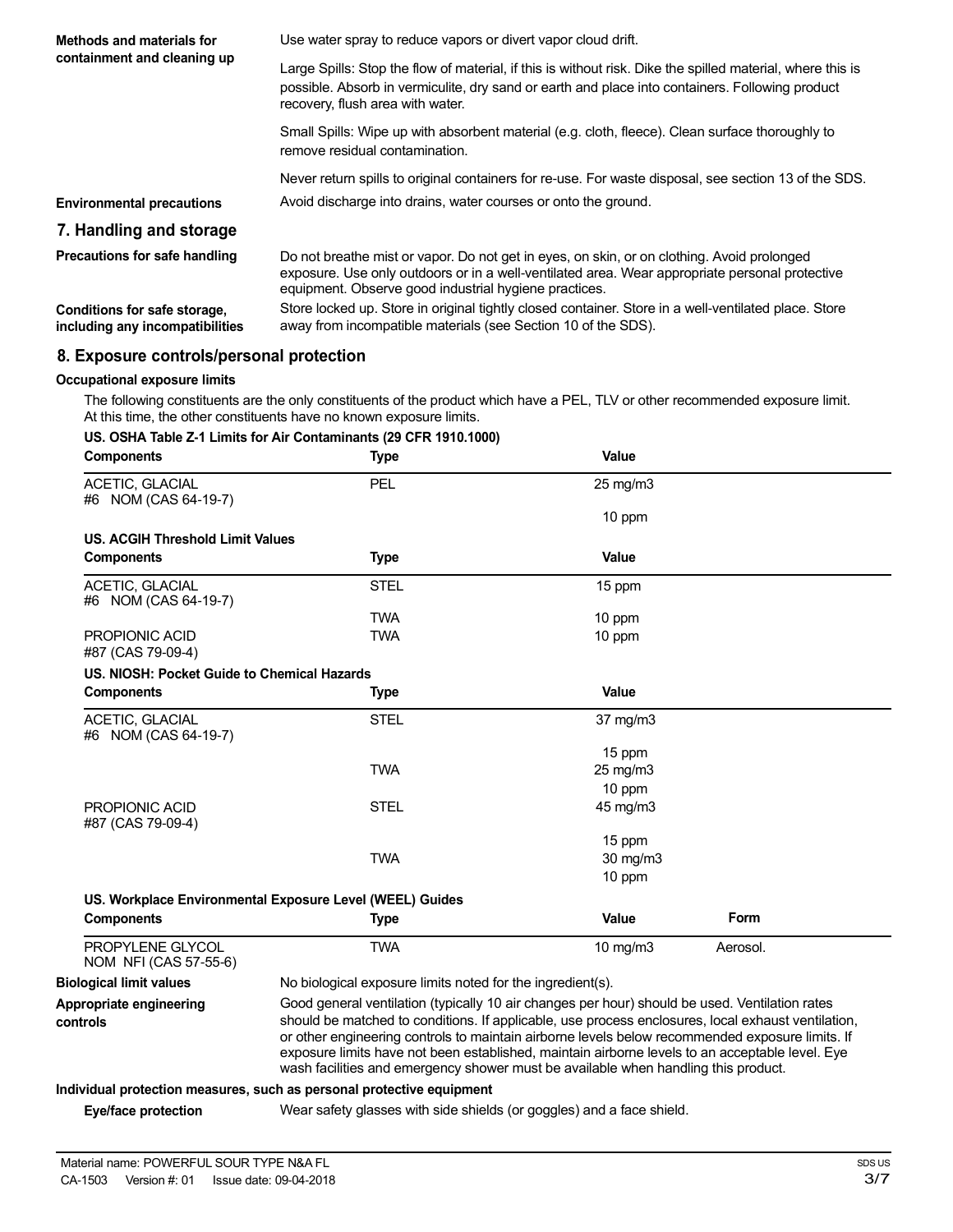| <b>Skin protection</b><br><b>Hand protection</b>        | Wear appropriate chemical resistant gloves.                                                                                                                                                                                 |
|---------------------------------------------------------|-----------------------------------------------------------------------------------------------------------------------------------------------------------------------------------------------------------------------------|
| <b>Other</b>                                            | Wear appropriate chemical resistant clothing.                                                                                                                                                                               |
| <b>Respiratory protection</b><br><b>Thermal hazards</b> | In case of insufficient ventilation, wear suitable respiratory equipment.<br>Wear appropriate thermal protective clothing, when necessary.                                                                                  |
| <b>General hygiene</b><br>considerations                | Always observe good personal hygiene measures, such as washing after handling the material<br>and before eating, drinking, and/or smoking. Routinely wash work clothing and protective<br>equipment to remove contaminants. |

# **9. Physical and chemical properties**

| Appearance                                        |                                                                                               |
|---------------------------------------------------|-----------------------------------------------------------------------------------------------|
| <b>Physical state</b>                             | Liquid.                                                                                       |
| Form                                              | Liquid.                                                                                       |
| Color                                             | Not available.                                                                                |
| Odor                                              | Not available.                                                                                |
| <b>Odor threshold</b>                             | Not available.                                                                                |
| pH                                                | Not available.                                                                                |
| Melting point/freezing point                      | -74.2 $\degree$ F (-59 $\degree$ C) estimated                                                 |
| Initial boiling point and boiling<br>range        | 370.76 °F (188.2 °C) estimated                                                                |
| <b>Flash point</b>                                | > 200.0 °F (> 93.3 °C) Closed Cup                                                             |
| <b>Evaporation rate</b>                           | Not available.                                                                                |
| Flammability (solid, gas)                         | Not applicable.                                                                               |
| Upper/lower flammability or explosive limits      |                                                                                               |
| <b>Flammability limit - lower</b><br>(%)          | Not available.                                                                                |
| <b>Flammability limit - upper</b><br>(%)          | Not available.                                                                                |
| Explosive limit - lower (%)                       | Not available.                                                                                |
| Explosive limit - upper (%)                       | Not available.                                                                                |
| Vapor pressure                                    | 0.14 hPa estimated                                                                            |
| Vapor density                                     | Not available.                                                                                |
| <b>Relative density</b>                           | Not available.                                                                                |
| Solubility(ies)                                   |                                                                                               |
| Solubility (water)                                | Not available.                                                                                |
| <b>Partition coefficient</b><br>(n-octanol/water) | Not available.                                                                                |
| Auto-ignition temperature                         | 700 °F (371.11 °C) estimated                                                                  |
| <b>Decomposition temperature</b>                  | Not available.                                                                                |
| <b>Viscosity</b>                                  | Not available.                                                                                |
| Other information                                 |                                                                                               |
| <b>Explosive properties</b>                       | Not explosive.                                                                                |
| <b>Flammability class</b>                         | Combustible IIIB estimated                                                                    |
| <b>Oxidizing properties</b>                       | Not oxidizing.                                                                                |
| <b>Refractive index</b>                           | 1.4135 - 1.4435                                                                               |
| <b>Specific gravity</b>                           | $1.11 - 1.14$                                                                                 |
| 10. Stability and reactivity                      |                                                                                               |
| <b>Reactivity</b>                                 | The product is stable and non-reactive under normal conditions of use, storage and transport. |
| <b>Chemical stability</b>                         | Material is stable under normal conditions.                                                   |
| <b>Possibility of hazardous</b><br>reactions      | No dangerous reaction known under conditions of normal use.                                   |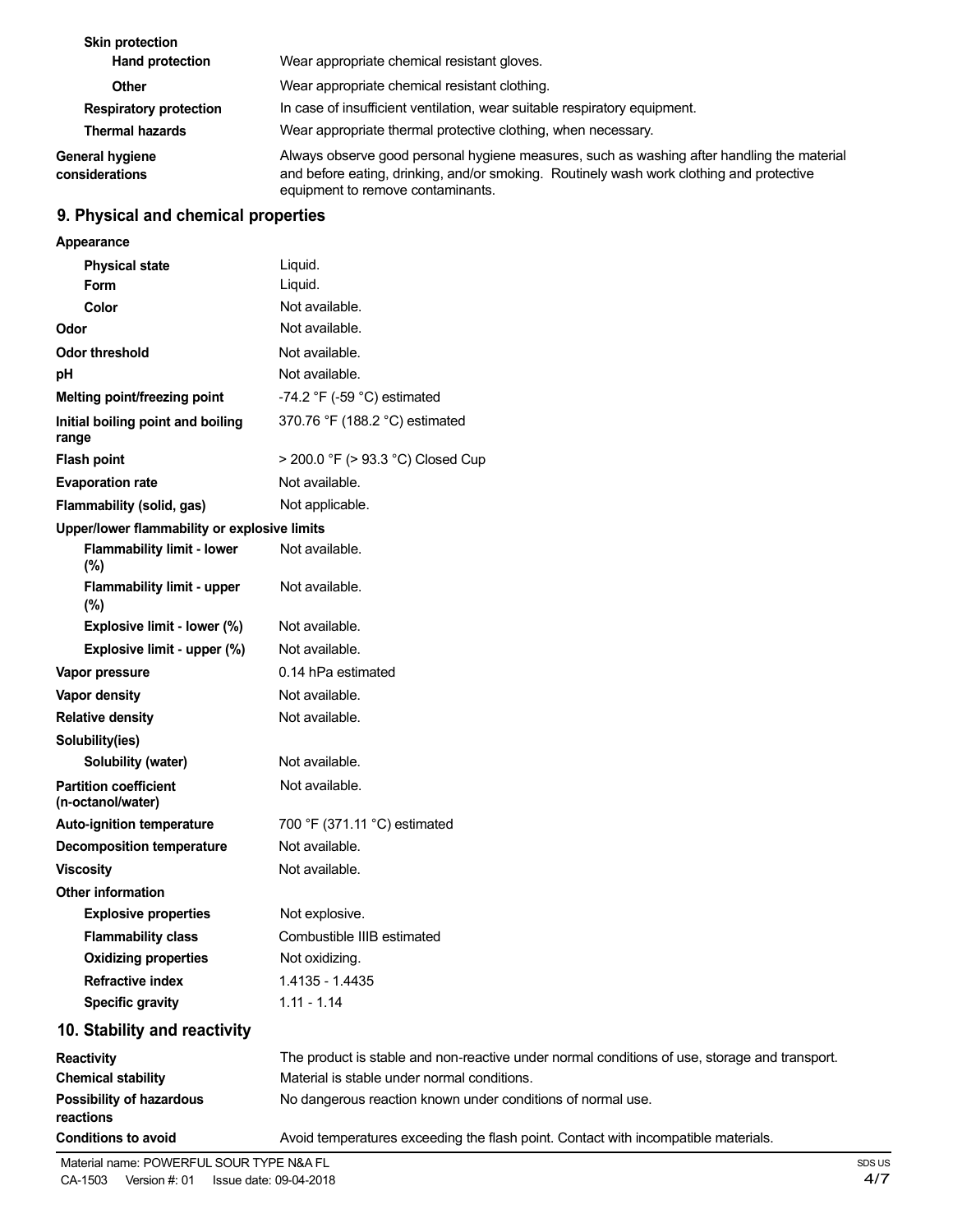| Incompatible materials  | Strong oxidizing agents.                       |
|-------------------------|------------------------------------------------|
| Hazardous decomposition | No hazardous decomposition products are known. |
| products                |                                                |

# **11. Toxicological information**

## **Information on likely routes of exposure**

| <b>Inhalation</b>                                                                  | May cause irritation to the respiratory system. Prolonged inhalation may be harmful.                                                                                                                                  |  |  |
|------------------------------------------------------------------------------------|-----------------------------------------------------------------------------------------------------------------------------------------------------------------------------------------------------------------------|--|--|
| <b>Skin contact</b>                                                                | Causes severe skin burns.                                                                                                                                                                                             |  |  |
| Eye contact                                                                        | Causes serious eye damage.                                                                                                                                                                                            |  |  |
| Ingestion                                                                          | Causes digestive tract burns.                                                                                                                                                                                         |  |  |
| Symptoms related to the<br>physical, chemical and<br>toxicological characteristics | Burning pain and severe corrosive skin damage. Causes serious eye damage. Symptoms may<br>include stinging, tearing, redness, swelling, and blurred vision. Permanent eye damage including<br>blindness could result. |  |  |

## **Information on toxicological effects**

| <b>Acute toxicity</b>                                                                      | Not known.                                                                   |                                                                                                                                                                                                       |
|--------------------------------------------------------------------------------------------|------------------------------------------------------------------------------|-------------------------------------------------------------------------------------------------------------------------------------------------------------------------------------------------------|
| <b>Components</b>                                                                          | <b>Species</b>                                                               | <b>Test Results</b>                                                                                                                                                                                   |
| MALIC ACID FINE GRANULAR                                                                   | NFI (CAS 6915-15-7)                                                          |                                                                                                                                                                                                       |
| Acute                                                                                      |                                                                              |                                                                                                                                                                                                       |
| Oral                                                                                       |                                                                              |                                                                                                                                                                                                       |
| LD50                                                                                       | Rat                                                                          | > 3200 mg/kg                                                                                                                                                                                          |
| * Estimates for product may be based on additional component data not shown.               |                                                                              |                                                                                                                                                                                                       |
| Skin corrosion/irritation                                                                  |                                                                              | Causes severe skin burns and eye damage.                                                                                                                                                              |
| Serious eye damage/eye<br>irritation                                                       | Causes serious eye damage.                                                   |                                                                                                                                                                                                       |
| Respiratory or skin sensitization                                                          |                                                                              |                                                                                                                                                                                                       |
| <b>Respiratory sensitization</b>                                                           | Not a respiratory sensitizer.                                                |                                                                                                                                                                                                       |
| <b>Skin sensitization</b>                                                                  |                                                                              | This product is not expected to cause skin sensitization.                                                                                                                                             |
| Germ cell mutagenicity                                                                     | mutagenic or genotoxic.                                                      | No data available to indicate product or any components present at greater than 0.1% are                                                                                                              |
| Carcinogenicity                                                                            |                                                                              | Not classifiable as to carcinogenicity to humans.                                                                                                                                                     |
| <b>IARC Monographs. Overall Evaluation of Carcinogenicity</b>                              |                                                                              |                                                                                                                                                                                                       |
| <b>TARTARIC ACID NAT</b><br>OSHA Specifically Regulated Substances (29 CFR 1910.1001-1050) | #1054 NOP (CAS 1401-55-4)                                                    | 3 Not classifiable as to carcinogenicity to humans.                                                                                                                                                   |
| Not regulated.                                                                             |                                                                              |                                                                                                                                                                                                       |
| US. National Toxicology Program (NTP) Report on Carcinogens                                |                                                                              |                                                                                                                                                                                                       |
| Not listed.                                                                                |                                                                              |                                                                                                                                                                                                       |
| <b>Reproductive toxicity</b>                                                               | This product is not expected to cause reproductive or developmental effects. |                                                                                                                                                                                                       |
| Specific target organ toxicity -<br>single exposure                                        | Not classified.                                                              |                                                                                                                                                                                                       |
| Specific target organ toxicity -<br>repeated exposure                                      | Not classified.                                                              |                                                                                                                                                                                                       |
| <b>Aspiration hazard</b>                                                                   | Not an aspiration hazard.                                                    |                                                                                                                                                                                                       |
| <b>Chronic effects</b>                                                                     | Prolonged inhalation may be harmful.                                         |                                                                                                                                                                                                       |
| 12. Ecological information                                                                 |                                                                              |                                                                                                                                                                                                       |
| <b>Ecotoxicity</b>                                                                         |                                                                              | The product is not classified as environmentally hazardous. However, this does not exclude the<br>possibility that large or frequent spills can have a harmful or damaging effect on the environment. |
| <b>Persistence and degradability</b>                                                       |                                                                              |                                                                                                                                                                                                       |
| <b>Bioaccumulative potential</b>                                                           |                                                                              |                                                                                                                                                                                                       |
| Partition coefficient n-octanol / water (log Kow)                                          |                                                                              |                                                                                                                                                                                                       |
| ACETIC, GLACIAL<br>PROPIONIC ACID                                                          | #6 NOM<br>#87                                                                | $-0.17$                                                                                                                                                                                               |
| PROPYLENE GLYCOL                                                                           | NOM NFI                                                                      | 0.33<br>$-0.92$                                                                                                                                                                                       |
| <b>Mobility in soil</b>                                                                    | No data available.                                                           |                                                                                                                                                                                                       |
|                                                                                            |                                                                              |                                                                                                                                                                                                       |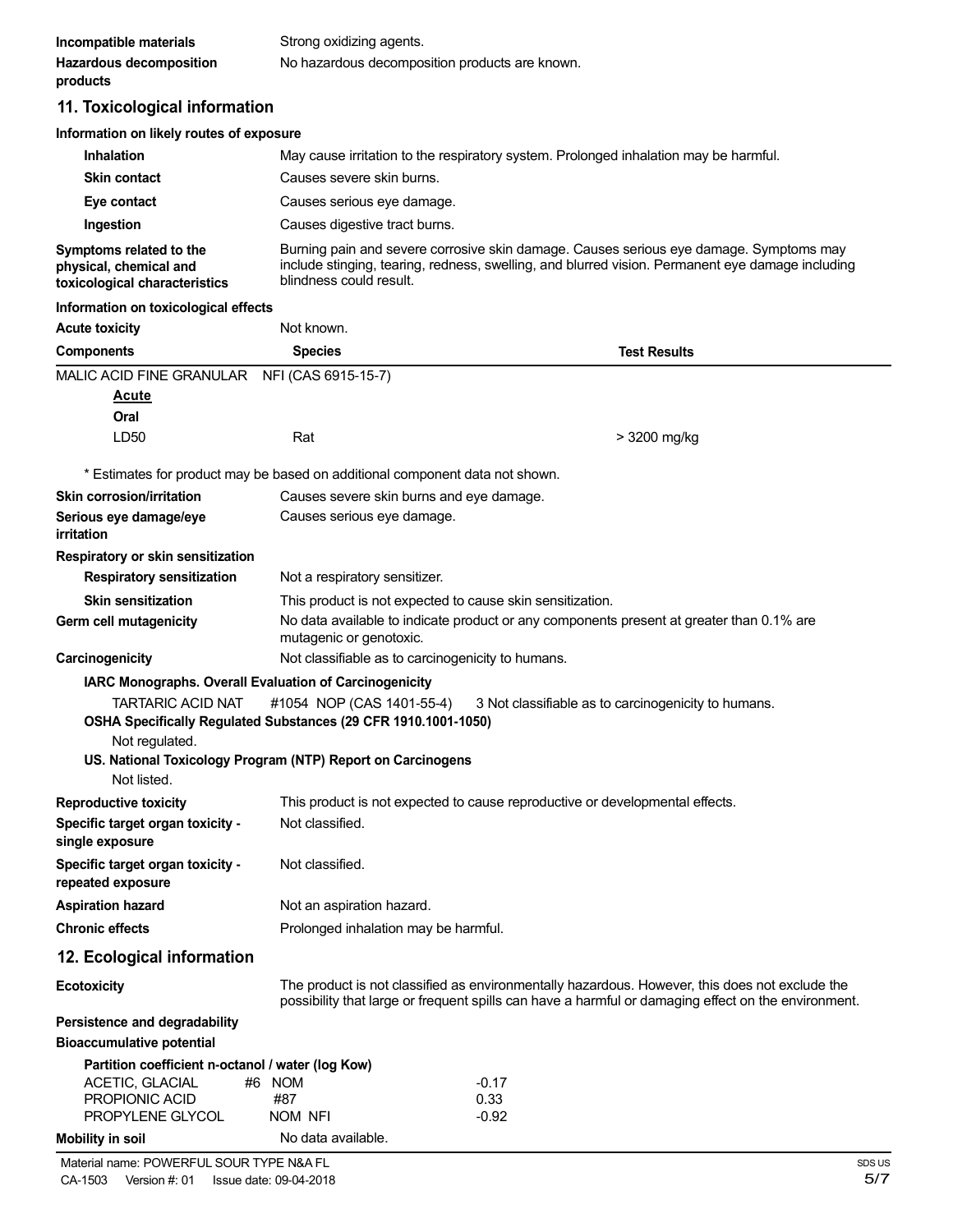| Other adverse effects                                                          | No other adverse environmental effects (e.g. ozone depletion, photochemical ozone creation<br>potential, endocrine disruption, global warming potential) are expected from this component.                             |  |  |
|--------------------------------------------------------------------------------|------------------------------------------------------------------------------------------------------------------------------------------------------------------------------------------------------------------------|--|--|
| 13. Disposal considerations                                                    |                                                                                                                                                                                                                        |  |  |
| <b>Disposal instructions</b>                                                   | Collect and reclaim or dispose in sealed containers at licensed waste disposal site. Dispose of<br>contents/container in accordance with local/regional/national/international regulations.                            |  |  |
| <b>Local disposal regulations</b>                                              | Dispose in accordance with all applicable regulations.                                                                                                                                                                 |  |  |
| Hazardous waste code                                                           | The waste code should be assigned in discussion between the user, the producer and the waste<br>disposal company.                                                                                                      |  |  |
| Waste from residues / unused<br>products                                       | Dispose of in accordance with local regulations. Empty containers or liners may retain some<br>product residues. This material and its container must be disposed of in a safe manner (see:<br>Disposal instructions). |  |  |
| <b>Contaminated packaging</b>                                                  | Since emptied containers may retain product residue, follow label warnings even after container is<br>emptied. Empty containers should be taken to an approved waste handling site for recycling or<br>disposal.       |  |  |
| 14. Transport information                                                      |                                                                                                                                                                                                                        |  |  |
| <b>DOT</b>                                                                     |                                                                                                                                                                                                                        |  |  |
| Not regulated as dangerous goods.                                              |                                                                                                                                                                                                                        |  |  |
| IATA                                                                           |                                                                                                                                                                                                                        |  |  |
| Not regulated as dangerous goods.<br><b>IMDG</b>                               |                                                                                                                                                                                                                        |  |  |
| Not regulated as dangerous goods.                                              |                                                                                                                                                                                                                        |  |  |
| Transport in bulk according to<br>Annex II of MARPOL 73/78 and<br>the IBC Code | Not established.                                                                                                                                                                                                       |  |  |
| 15. Regulatory information                                                     |                                                                                                                                                                                                                        |  |  |
| <b>US federal regulations</b>                                                  | This product is a "Hazardous Chemical" as defined by the OSHA Hazard Communication<br>Standard, 29 CFR 1910.1200.                                                                                                      |  |  |
|                                                                                | TSCA Section 12(b) Export Notification (40 CFR 707, Subpt. D)                                                                                                                                                          |  |  |
| Not regulated.                                                                 |                                                                                                                                                                                                                        |  |  |
| <b>CERCLA Hazardous Substance List (40 CFR 302.4)</b>                          |                                                                                                                                                                                                                        |  |  |
| ACETIC, GLACIAL<br>PROPIONIC ACID                                              | #6 NOM (CAS 64-19-7)<br>Listed.<br>#87 (CAS 79-09-4)<br>Listed.                                                                                                                                                        |  |  |
| <b>SARA 304 Emergency release notification</b>                                 |                                                                                                                                                                                                                        |  |  |
| Not regulated.                                                                 |                                                                                                                                                                                                                        |  |  |
| Not regulated.                                                                 | OSHA Specifically Regulated Substances (29 CFR 1910.1001-1050)                                                                                                                                                         |  |  |
| Superfund Amendments and Reauthorization Act of 1986 (SARA)                    |                                                                                                                                                                                                                        |  |  |
| <b>Hazard categories</b>                                                       | Immediate Hazard - Yes<br>Delayed Hazard - No<br>Fire Hazard - No<br>Pressure Hazard - No<br>Reactivity Hazard - No                                                                                                    |  |  |
| SARA 302 Extremely hazardous substance<br>Not listed.                          |                                                                                                                                                                                                                        |  |  |
| SARA 311/312 Hazardous<br>chemical                                             | No.                                                                                                                                                                                                                    |  |  |
| SARA 313 (TRI reporting)<br>Not regulated.                                     |                                                                                                                                                                                                                        |  |  |
| <b>Other federal regulations</b>                                               |                                                                                                                                                                                                                        |  |  |
|                                                                                | Clean Air Act (CAA) Section 112 Hazardous Air Pollutants (HAPs) List                                                                                                                                                   |  |  |
| Not regulated.                                                                 | Clean Air Act (CAA) Section 112(r) Accidental Release Prevention (40 CFR 68.130)                                                                                                                                       |  |  |
| Not regulated.                                                                 |                                                                                                                                                                                                                        |  |  |
| <b>Safe Drinking Water Act</b><br>(SDWA)                                       | Not regulated.                                                                                                                                                                                                         |  |  |